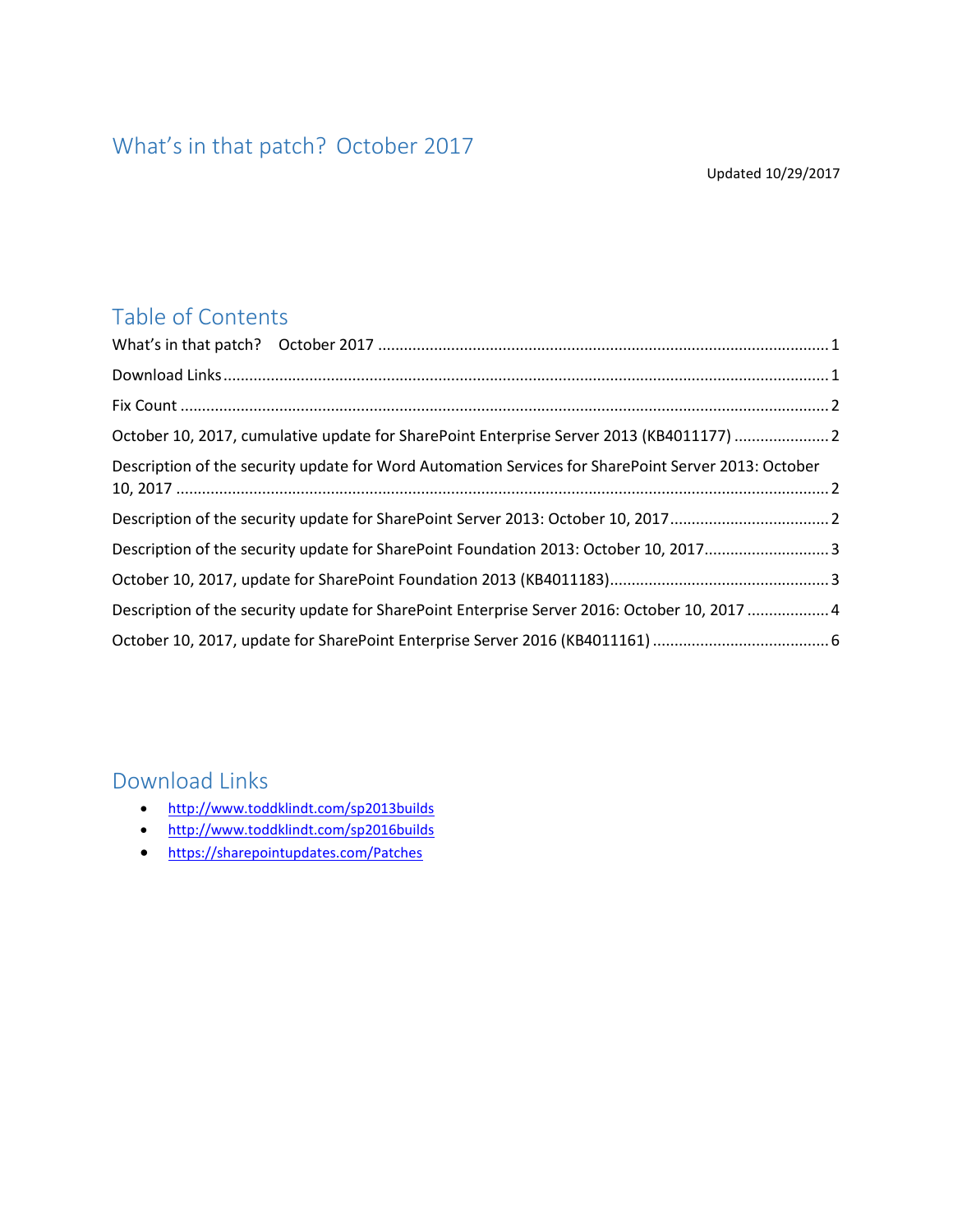#### <span id="page-1-0"></span>Fix Count

| October 10, 2017, cumulative update for SharePoint Enterprise Server 2013 (KB4011177)                           |           |
|-----------------------------------------------------------------------------------------------------------------|-----------|
| Description of the security update for Word Automation Services for SharePoint Server 2013:<br>October 10, 2017 |           |
| Description of the security update for SharePoint Server 2013: October 10, 2017                                 | 6         |
| Description of the security update for SharePoint Foundation 2013: October 10, 2017                             | 6         |
| October 10, 2017, update for SharePoint Foundation 2013 (KB4011183)                                             |           |
|                                                                                                                 | <b>15</b> |
|                                                                                                                 |           |
| Description of the security update for SharePoint Enterprise Server 2016: October 10, 2017                      | 20        |
| October 10, 2017, update for SharePoint Enterprise Server 2016 (KB4011161)                                      | 5         |
|                                                                                                                 | 25        |

## <span id="page-1-1"></span>October 10, 2017, cumulative update for SharePoint Enterprise Server 2013 (KB4011177)

• This cumulative update package includes cloud hybrid search capability to SharePoint Server 2013. Learn about cloud hybrid search for SharePoint.

# <span id="page-1-2"></span>Description of the security update for Word Automation Services for SharePoint Server 2013: October 10, 2017

• This security update resolves a vulnerability in Microsoft Office that could allow remote code execution if a user opens a specially crafted Office file. To learn more about the vulnerability, see Microsoft Common Vulnerabilities and Exposures CVE-2017-11826.

## <span id="page-1-3"></span>Description of the security update for SharePoint Server 2013: October 10, 2017

• This security update resolves vulnerabilities in Microsoft Office that could allow remote code execution if a user opens a specially crafted Office file. To learn more about these vulnerabilities, see Microsoft Common Vulnerabilities and Exposures CVE-2017-11775 and Microsoft Common Vulnerabilities and Exposures CVE-2017-11777.

This security update contains the following improvements and fixes:

• Assume that the administrator is changing the settings of a user profile on the central administration page. After the administrator saves and then reopens the profile, the **First day of week** and **First week of year** properties are shifted by one count unexpectedly.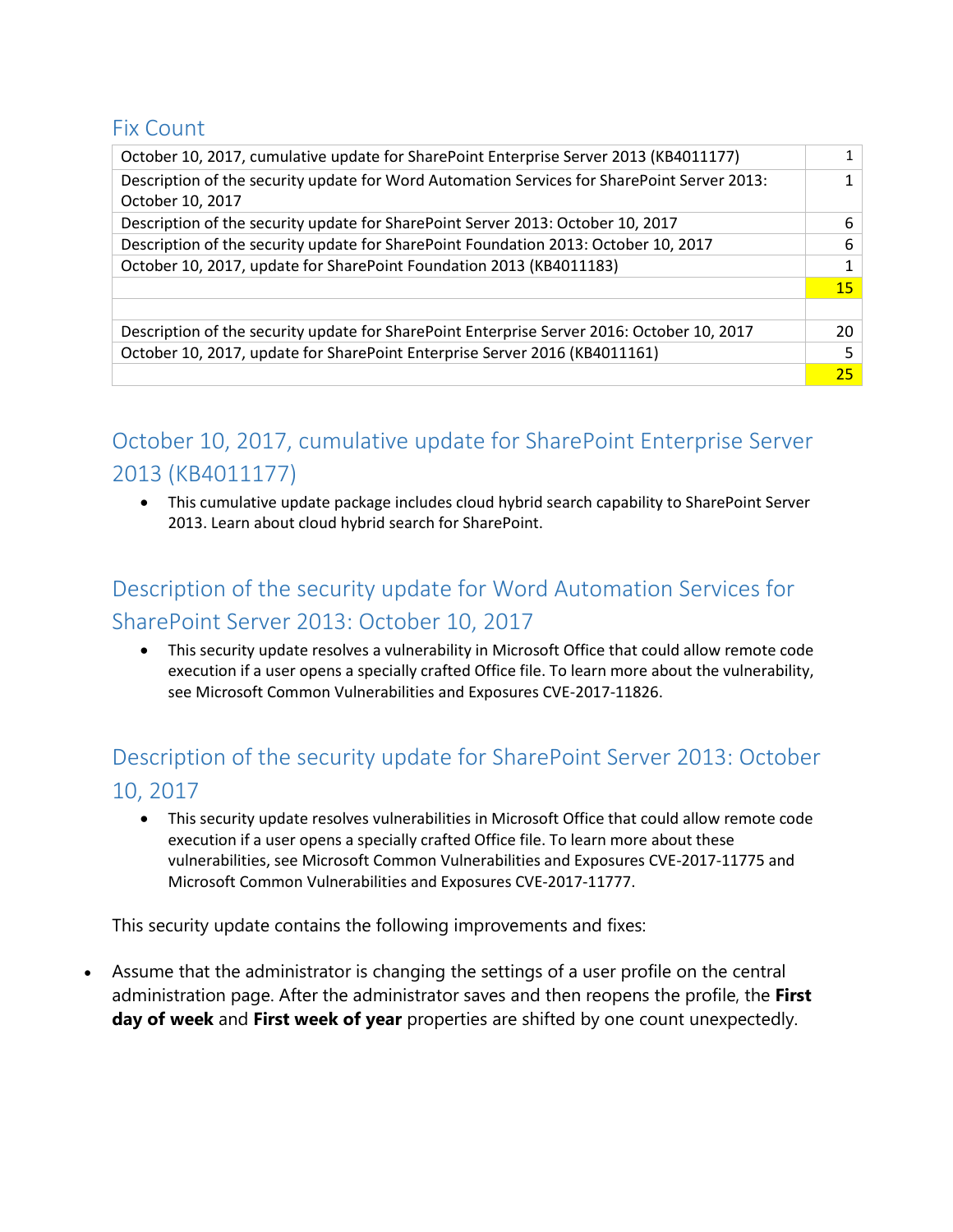- Adds the **OneDrive default to cloud** feature in hybrid scenarios. After the feature is enabled, you are redirected to SharePoint Online OneDrive site if there is any request for the onPrem my site (for example, access SharePoint OneDrive site).
- Permission issues may prevent you from accessing a content-type hub after the Hybrid Content Type feature is enabled.
- Adds a term check logic to prevent the odd term that blocks the hybrid taxonomy replication timer jobs.
- Improves opaque compound word breaking for the Thai language.

### <span id="page-2-0"></span>Description of the security update for SharePoint Foundation 2013: October 10, 2017

This security update contains the following improvements and fixes:

• When you view a list that has more than 1,000 uniquely-secured items, you receive the 0x80131904 exception if there's a combination of moderation, minor versions, and nondefault draft visibility settings. Meanwhile, the ULS logs display the following information:

SharePoint Foundation Database 5586 Critical Unknown SQL Exception 1087 occurred.

- A permission issue may make you unable to access a content type hub after the Hybrid Content Type feature is enabled.
- Add the **OneDrive default to cloud** feature in hybrid scenarios. After the feature is enabled, you will be redirected to the SharePoint Online OneDrive site when there is any request for the onPrem my site (for example, access SharePoint OneDrive site).
- When Remote Blob Storage (RBS) is enabled, you may be unable to finish downloading a file because of SQL connection pool exhaustion.
- Add term check logic to prevent an odd term that blocks the hybrid taxonomy replication timer jobs.
- Improve the export of versioned list items that are part of a list that has IRM enabled.

<span id="page-2-1"></span>October 10, 2017, update for SharePoint Foundation 2013 (KB4011183) Improvements and fixes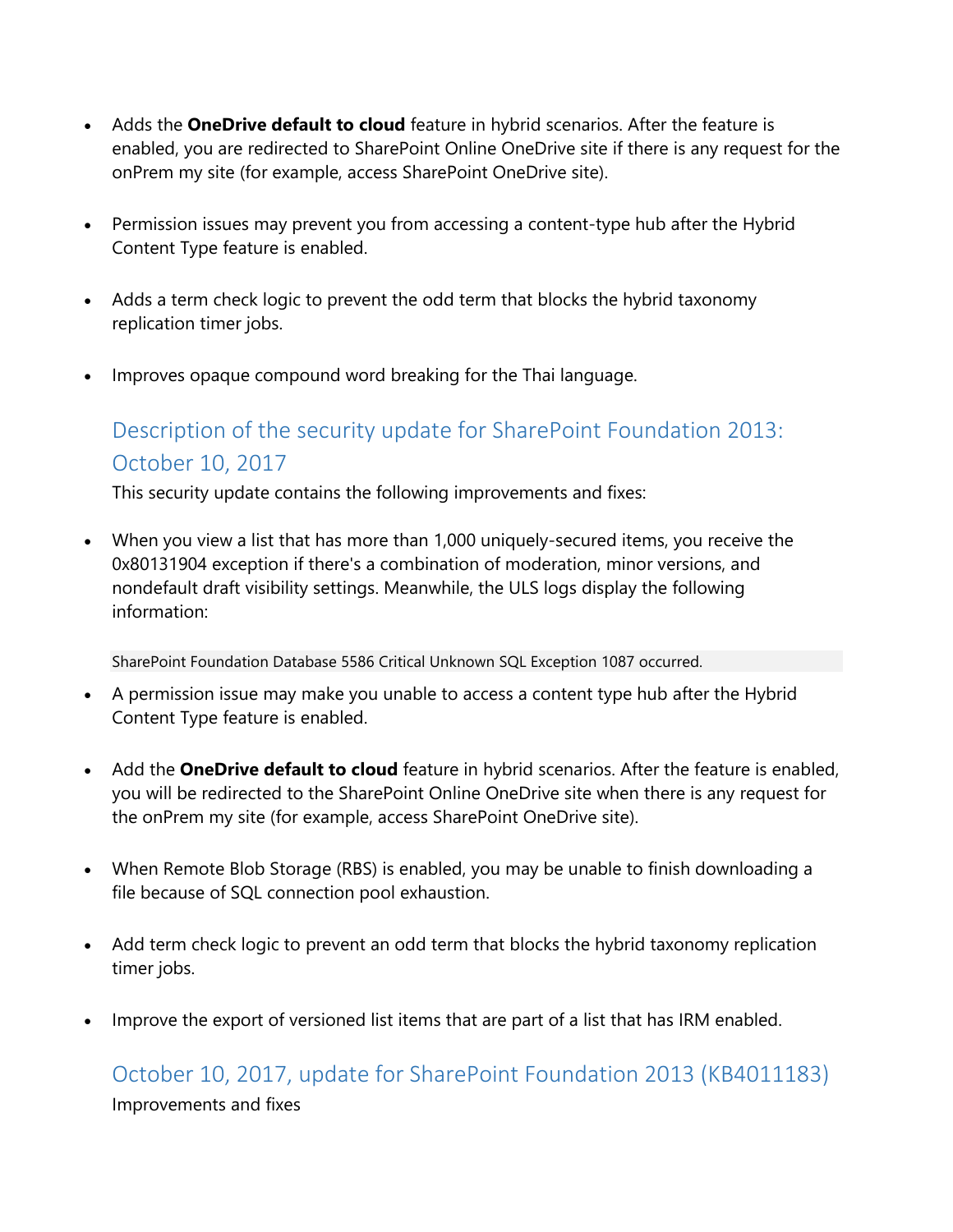• This update translates some terms in multiple languages to make sure that the meaning is accurate.

## <span id="page-3-0"></span>Description of the security update for SharePoint Enterprise Server 2016: October 10, 2017

This public update delivers Feature Pack 2 for SharePoint Server 2016, which contains the following feature:

• SharePoint Framework (SPFx)

Improvements and fixes

This security update contains the following improvements and fixes for SharePoint Server 2016:

- Translate some terms in multiple languages to make sure that the meaning is accurate.
- Improve the export of versioned list items that are part of an IRM enabled list.
- Improve the opaque compound words breaking for Thai language.
- When SharePoint Server 2013 consumes search from SharePoint Server 2016 by using AAM (alternate access mapping) from a non-default zone, search is broken.
- Add term check logic to prevent an odd term that blocks hybrid taxonomy replication timer jobs.
- Assume that the administrator is changing the settings of a user profile at the central administration page. After the administrator saves and opens the profile again, the **First day of week** and **First week of year** properties are shifted by one count unexpectedly.
- Improves the efficiency of AAM caching in SharePoint Server 2016.
- More ULS log information will be added in upgrade scenarios for better troubleshooting in verbose mode.
- As part of SharePoint database upgrade, the members of the db\_owner role are deleted from the role, except for the "dbo" user and the user who is performing the upgrade. This is done for enhanced security to make sure that an errant account isn't inadvertently left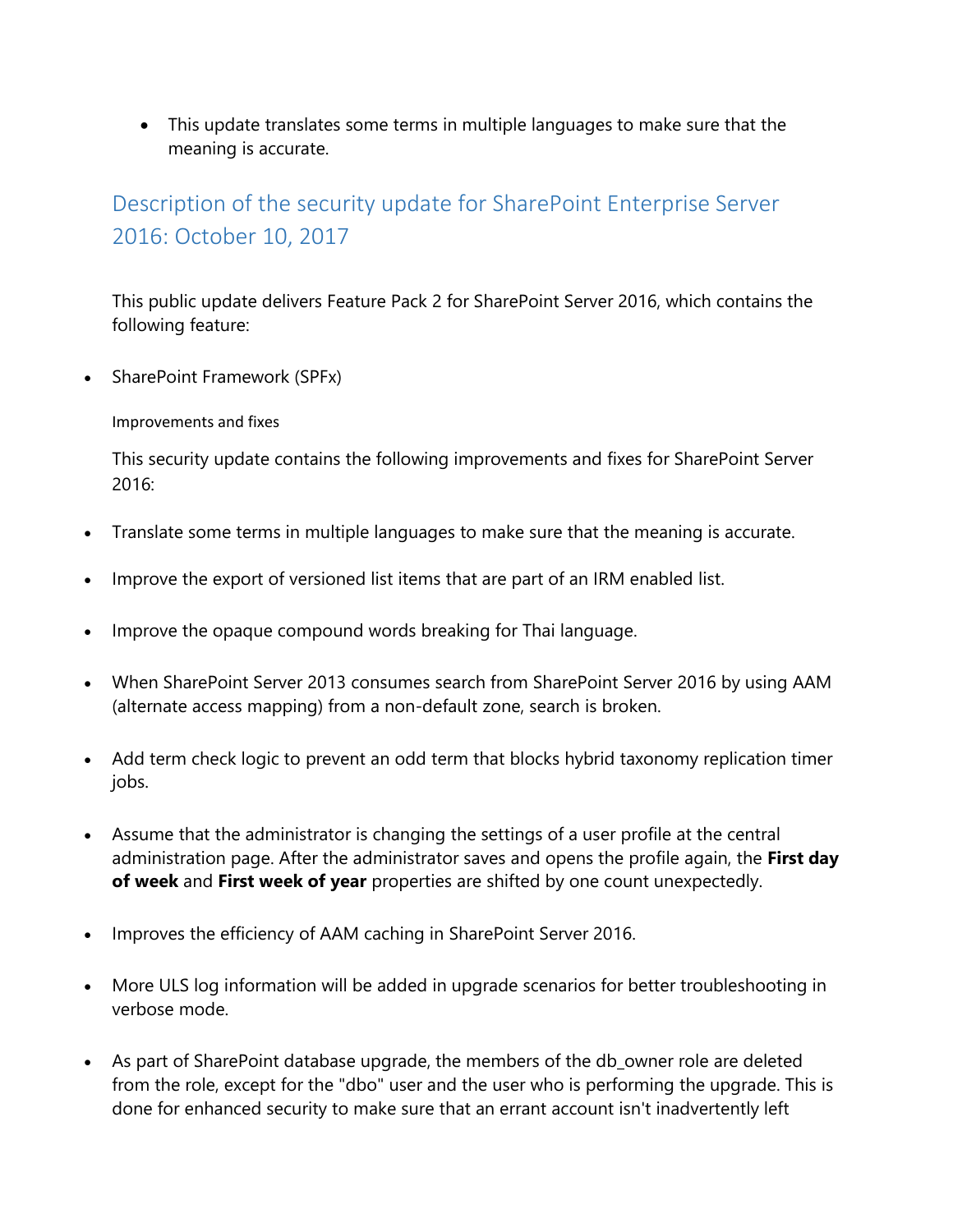having the db\_owner role privileges. However, there may be situations in which this behavior is not desirable. For example, RBS may be broken every time that an upgrade is run. In this situation, a registry key is added to bypass this behavior.

**Note** Before you install this update, follow the steps in the ["Registry information"](https://support.microsoft.com/#reg) section to create the registry key.

- SharePoint mistakenly skips recycling the SharePoint Timer service at regular intervals due to an error in calculating how long the service has been running.
- When you use the Psconfig command-line tool to join a farm in a non-English version of Windows and then you select a SharePoint server role that hosts the Distributed Cache component, you experience the "cacheHostInfo is null" error.
- Increase the maximum number of unique terms indexed per field from 10000 to 1000000.
- Add a new field to control whether each custom tile is displayed or hidden in the app launcher.
- Improve the warning message when you try to use the Psconfig command-line tool to disconnect a server from a farm. The warning message will now inform the user that any services that are running on the server, including Search if it exists, will be removed if you disconnect the server from the farm.
- Improves the warning message when you try to use Central Administration to remove a server from the farm. The warning message emphasizes that you should use this mechanism only to remove orphaned servers from the farm. If the server still exists, you should use the Psconfig command-line tool or Windows PowerShell to remove the server from the farm.
- Assume that you have a page library that has the **Require Check Out** option and the **Major and minor versioning** option enabled. Then, a web part page that contains a list view web part with the default view applied is created and saved. When you open the page for editing again, a custom JSLink view can't be saved on the list view web part.
- If you delete a term and then create a term by using the same ID, the hybrid taxonomy replication timer jobs fails and you experience an exception (*object is invalid* or *key not found*) if the deletion isn't committed before the new creation.

This security update contains the following improvements and fixes for Project Server 2016: